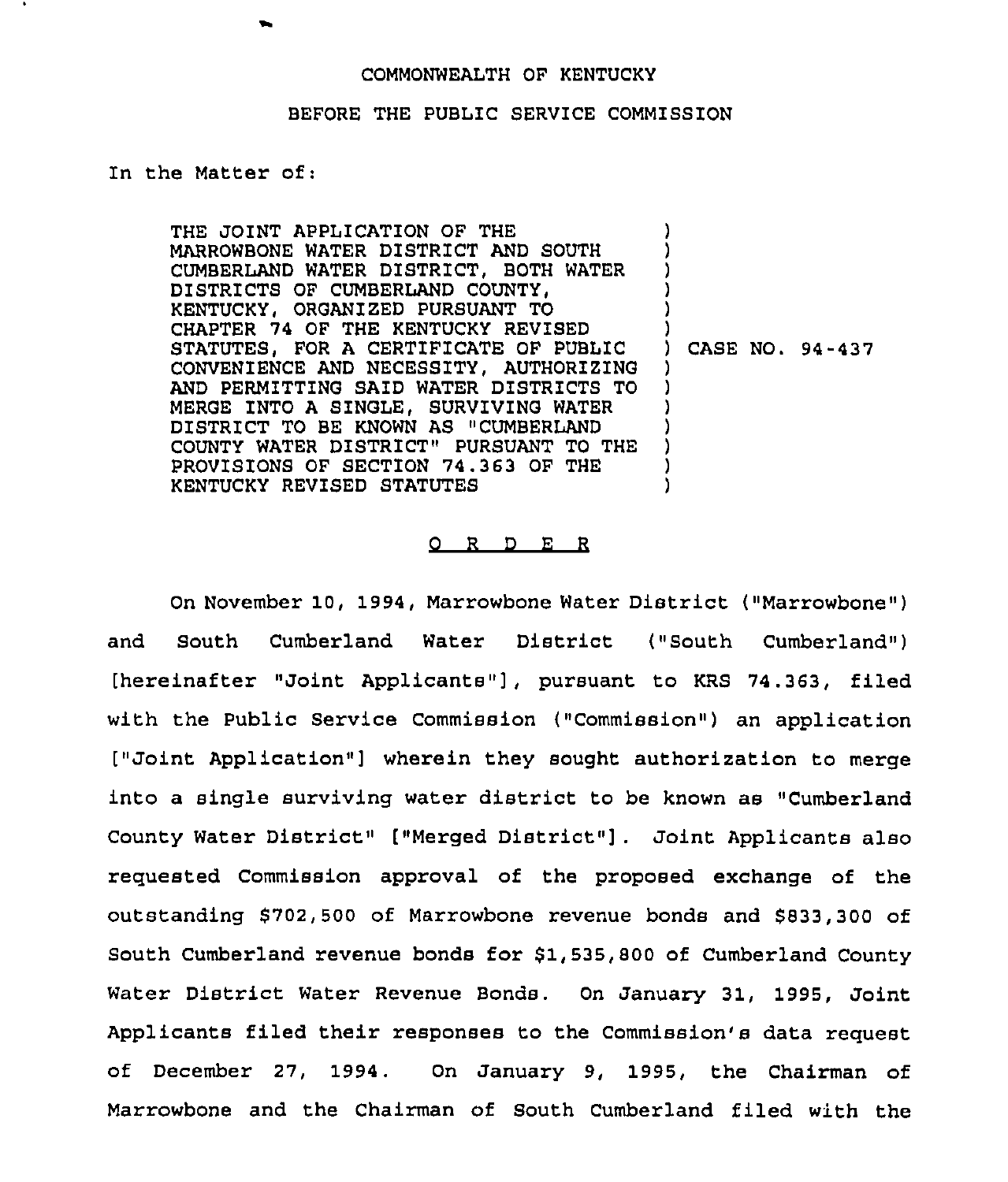Commission Adoption Notices stating the intent of the Merged District to continue to furnish service pursuant to the respective districts' tariffs currently on file with the Commission. Joint Applicants state that rates within the areas currently served by Marrowbone and South Cumberland will not change when the merger takes place.

 $\sim$ 

 $\mathbf{v}$  .

Both Marrowbone and South Cumberland are water districts pursuant to KRS Chapter 74, and both provide water service in Cumberland County, Kentucky. Both Marrowbone and South Cumberland are utilities within the definition of KRS 278.010(3) and are subject to the jurisdiction of the Commission.

Section (1) of KRS 74.361 sets forth the purposes of merger, stating in pertinent part,

The general assembly of the Commonwealth of Kentucky determines as a legislative finding of fact that reduction of the number of operating water districts in the Commonwealth will be in the public interest, in that mergers of such districts will tend to eliminate wasteful duplication of costs and efforts, result in a sounder and more businesslike degree of management, and ultimately result in greater economies, less cost, and a higher degree of service to the general public; and that the public policy favors the merger of water districts whenever feasible.

The Boards of Water Commissioners of Marrowbone and South Cumberland have determined by respective resolutions that it is in the best interests of the customers of Marrowbone and South Cumberland that the proposed merger take place [Exhibit 1 to Joint Application] . Both Boards have determined that the proposed merger will eliminate certain duplications of costs in providing water service,

-2-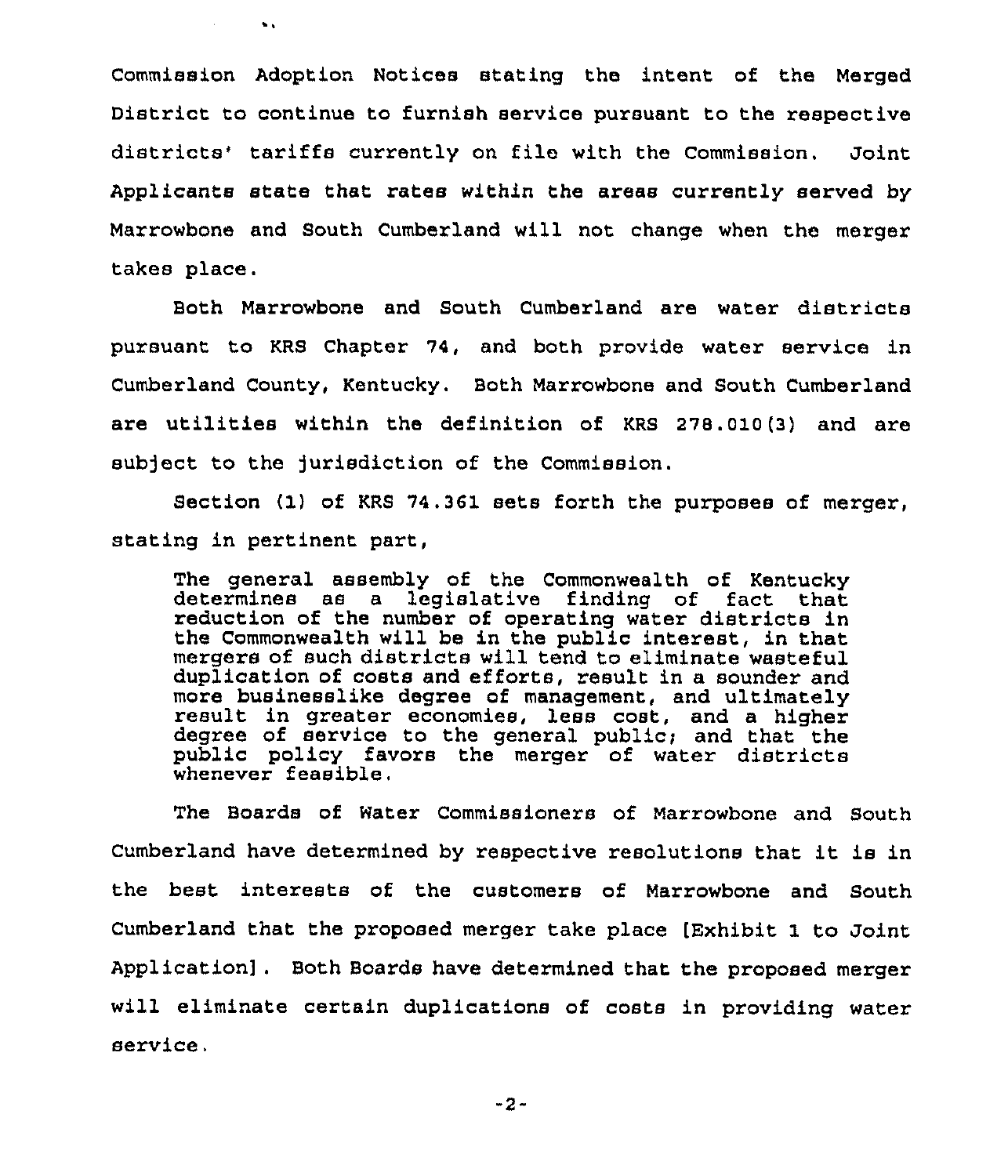Joint Applicants submit that the Merged District shall initially be governed by a Board of Water Commissioners consisting of the present Commissioners of Marrowbone and South Cumberland until such time as the respective terms of the incumbent Commissioners expire. In addition, the County Judge/Executive of the County of Cumberland, Kentucky, with the approval of the Fiscal Court, shall appoint a seventh Commissioner. As the terms of the incumbent Commissioners expire, the County Judge/Executive, with the approval of the Fiscal Court, shall appoint successors as provided in KRS 74.363 and KRB 74.020.

KRS 74.363 requires that the Merged District will assume all assets and legal liabilities of Marrowbone and Bouth Cumberland. Joint Applicants submit that such assumption will take place. The United States Department of Agriculture, Farmers Home Administration ("FmHA") is the registered owner of all outstanding water revenue bonds of both Marrowbone and South Cumberland. Joint Applicants propose that, subsequent to the merger, the water revenue bonds of Marrowbone and South Cumberland be exchanged for water revenue bonds of the Merged District upon identical terms as to race of interest and principal maturities.

Joint Applicants do not presently propose any change in their basic operations other than the merger of Marrowbone and Bouth Cumberland.

IT IS THEREFORE ORDERED that:

 $\bullet$  and  $\bullet$  and  $\bullet$ 

1. Joint Applicants' request for authorization to merge Marrowbone Water District and South Cumberland Water District into

-3-